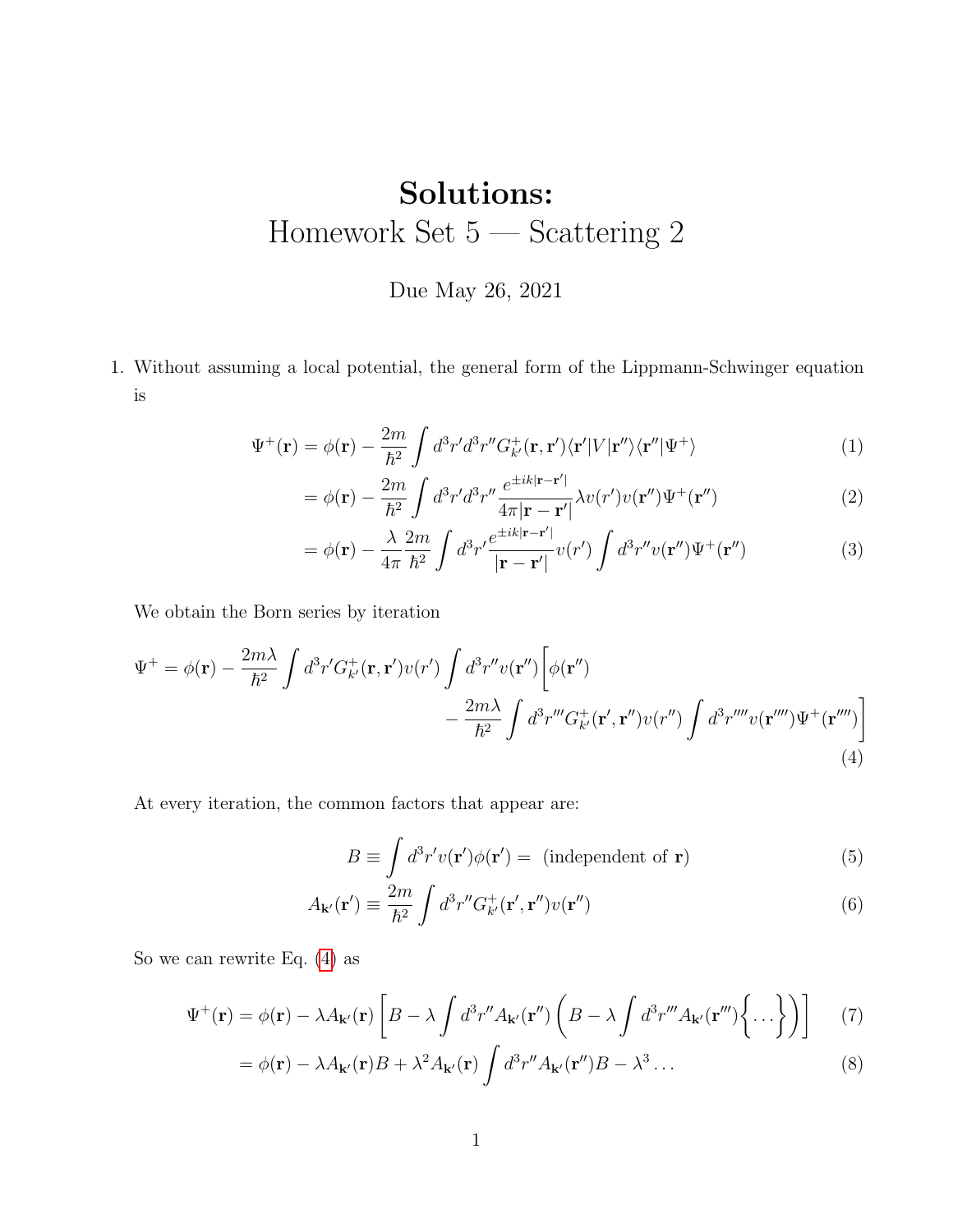The first Born approximation is then:

$$
\Psi^{+}(\mathbf{r}) = \phi(\mathbf{r}) - \lambda A_{\mathbf{k}'}(\mathbf{r})B
$$
\n(9)

$$
= \phi(\mathbf{r}) - \lambda \frac{2m}{\hbar^2} \int d^3 r' \frac{e^{\pm ik|\mathbf{r} - \mathbf{r}'|}}{4\pi |\mathbf{r} - \mathbf{r}'|} v(\mathbf{r}') \int d^3 r'' v(\mathbf{r}') e^{i\mathbf{k} \cdot \mathbf{r}''}
$$
(10)

$$
\underset{r \to \infty}{\to} \phi(\mathbf{r}) - \frac{e^{ikr}}{r} \lambda \frac{m}{2\pi \hbar^2} \int d^3r' e^{i\mathbf{k}' \cdot \mathbf{r}'} v(\mathbf{r}') \int d^3r'' e^{i\mathbf{k} \cdot \mathbf{r}''} v(\mathbf{r}'') \tag{11}
$$

$$
\implies f^{(1)}(\mathbf{k}, \mathbf{k}') = -\frac{\lambda m}{2\pi\hbar^2} F_{\mathbf{k}}(v) F_{\mathbf{k}'}(v) \tag{12}
$$

where  $F$  is the Fourier transform of  $v$ .

$$
F_{\mathbf{k}}(v) = \int d^3r e^{i\mathbf{k}\cdot\mathbf{r}} v(\mathbf{r}).
$$
\n(13)

This is in contrast to the case of separable potential, which is proportional to the Fourier transform with respect to the momentum transfer  $\mathbf{q} \equiv \mathbf{k} - \mathbf{k}'$ :  $F_{\mathbf{q}}(V)$ 

2. (a) Let  $R(r)$  be the radial part of wave function, and

$$
\chi(r) = rR(r) \tag{14}
$$

with boundary condition

$$
\chi(r \to 0) \to 0 \tag{15}
$$

 $\chi$  satisfies

$$
\left(\frac{d^2}{dr^2} + k^2 - k_0^2\right)\chi(r) = 0\tag{16}
$$

with

$$
k_0^2 = \frac{2mV_0}{\hbar^2} \theta(a-r)
$$
\n(17)

For  $r > a$ ,  $\chi$  is solution to free equation. The s-wave is a linear combination of  $sin(kr)$ and  $cos(kr)$ , or equivalently  $sin(kr + \delta_0)$ .

Similarly, for  $r < a$ ,  $\chi$  is a linear combination of  $sinh(\alpha r)$  and  $cosh(\alpha r)$  with  $\alpha^2 =$  $k_0^2 - k^2 > 0$  (note that  $E < V_0$ ).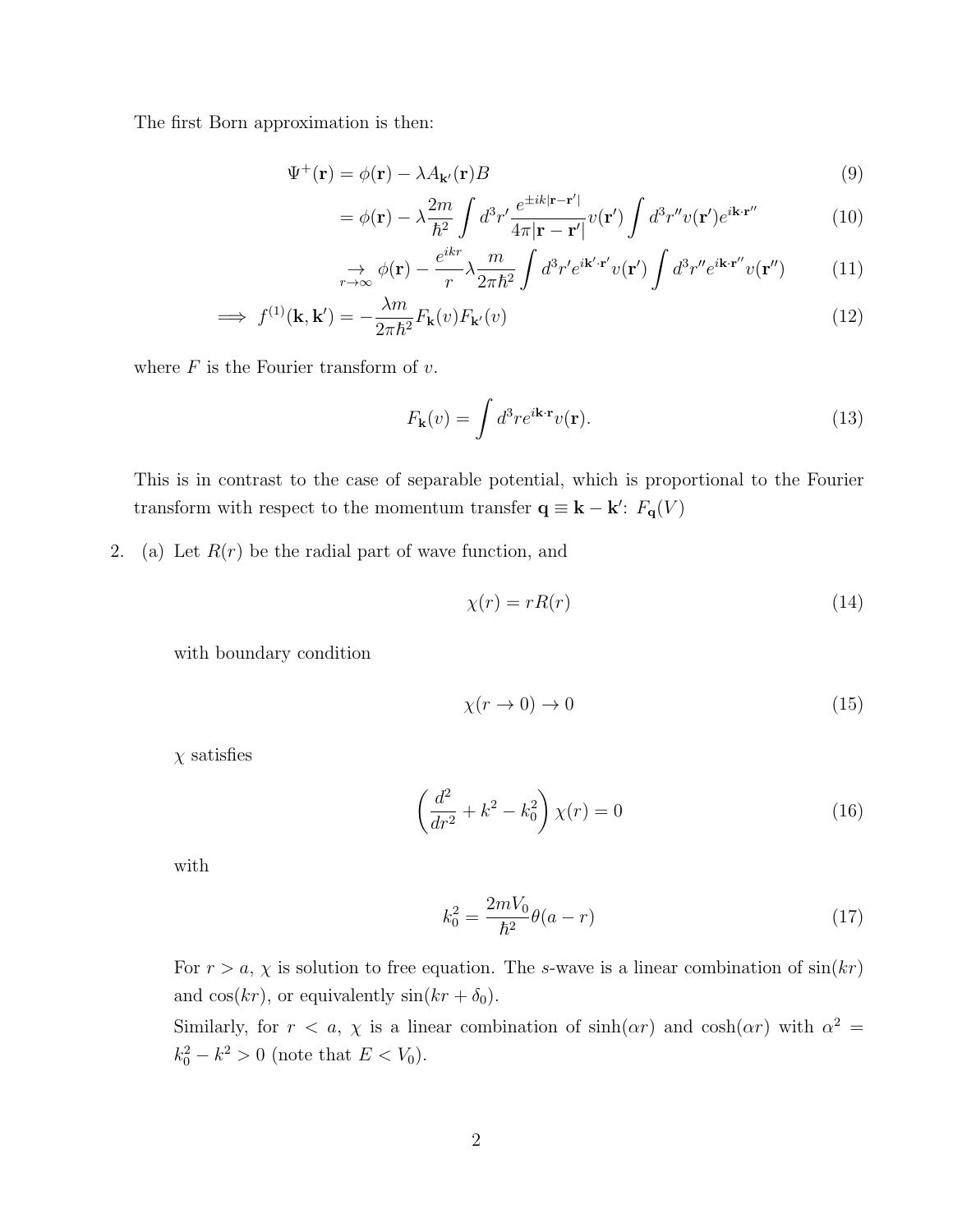The boundary condition allows only the cosh term.

$$
\chi(r) = \begin{cases} A\sinh(\alpha r) & r < a \\ B\sin(kr + \delta_0) & r > a \end{cases}
$$
 (18)

At  $r = a$ , match  $\chi$  and  $\chi'$ :

$$
A\sinh(\alpha a) = B\sin(ka + \delta_0) \tag{19}
$$

$$
\alpha A \cosh(\alpha a) = kB \cos(ka + \delta_0) \tag{20}
$$

$$
\implies k \tanh(\alpha a) = \alpha \tan(ka + \delta_0) \tag{21}
$$

$$
\delta_0(k) = -ka + \tan^{-1} \left[ \frac{k}{\sqrt{k_0^2 - k^2}} \tanh\left( a \sqrt{k_0^2 - k^2} \right) \right]
$$
 (22)

(b) For  $V \to \infty$ , tanh → 1  $\implies \delta_0 \to -ka$ 

(c)

$$
\lim_{k \to 0} \delta = -k\gamma \tag{23}
$$

$$
\gamma = a - \frac{1}{k_0} \tanh(k_0 a) \tag{24}
$$

$$
\sigma = \lim_{k \to 0} \left[ \frac{4\pi \sin^2 \delta}{k^2} \right] \tag{25}
$$

$$
=4\pi\lim_{k\to 0}\left[\frac{\delta}{k}\right]^2\tag{26}
$$

$$
=4\pi\gamma^2\tag{27}
$$

$$
=4\pi \left[ a - \frac{1}{k_0} \tanh(k_0 a) \right]^2 \tag{28}
$$

## 3. In the limit of low energy, only the s-wave contributes,  $l = 0$ :

$$
\left[ -\frac{\hbar^2}{2m} \left( \frac{1}{r} \frac{d^2}{dr^2} r - \frac{l(l+\mathcal{N})}{r^2} \right) + V(r) - \frac{\hbar^2 k^2}{2m} \right] R_0(r) = 0 \tag{29}
$$

Let  $\chi(r) \equiv rR(r)$ :

$$
\left[\frac{d^2}{dr^2} + \gamma \delta(r - a) + k^2\right] \chi(r) = 0\tag{30}
$$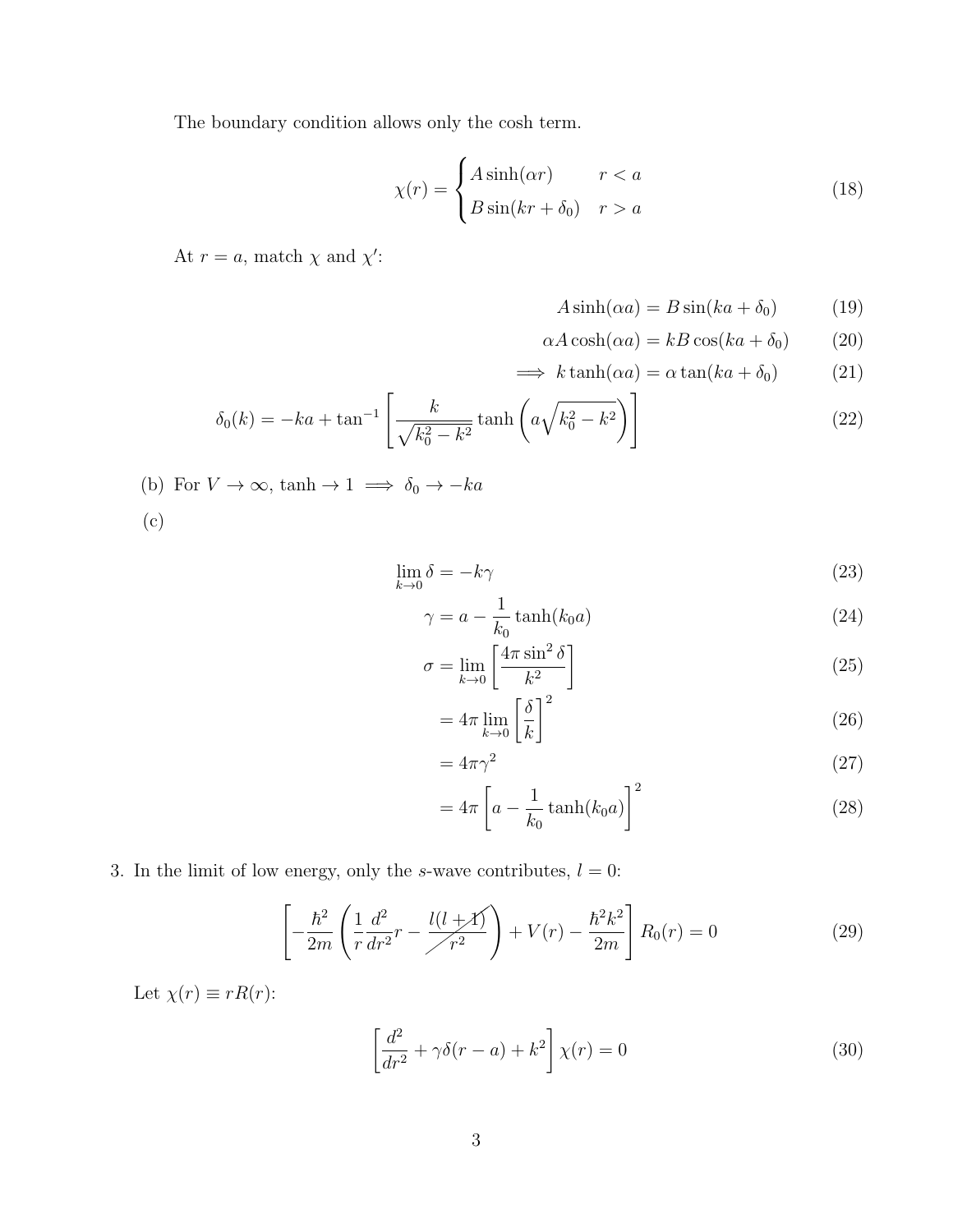with  $\gamma \equiv \frac{2mC}{\hbar^2}$ . The general solution inside (regular at the origin) and outside the shell is:

$$
\chi = \begin{cases} A\sin(kr) & r < a \\ B\sin(kr + \delta) & r < a \end{cases}
$$
 (31)

 $\chi$  should be continuous at a, and  $\chi'$  should have the correct discontinuity for the δ function:

$$
A\sin(ka) = B\sin(ka+\delta) \tag{32}
$$

$$
0 = \frac{d\chi}{dr}\bigg|_{a^+} - \frac{d\chi}{dr}\bigg|_{a^-} + \gamma \chi(a) \tag{33}
$$

$$
= kB\cos(ka+\delta) - Ak\cos(ka) + \gamma A\sin(ka)
$$
\n(34)

$$
\implies \tan(ka+\delta) = \frac{\tan(ka)}{1 - \frac{\gamma}{k}\tan(ka)}\tag{35}
$$

with  $\gamma = \frac{2mC}{\hbar^2}$ . For low energy,  $k\to 0:$ 

$$
\delta = \tan^{-1} \left[ \frac{\tan(ka)}{1 - \frac{\gamma}{k} \tan(ka)} \right] - ka \tag{36}
$$

$$
\simeq \frac{a^2 \gamma k}{1 - \gamma a} + O(k^3) \tag{37}
$$

$$
\sigma \simeq \frac{4\pi}{k^2} \delta^2 \tag{38}
$$

$$
=\frac{4\pi\gamma^2a^2}{(1-\gamma a)^2}\tag{39}
$$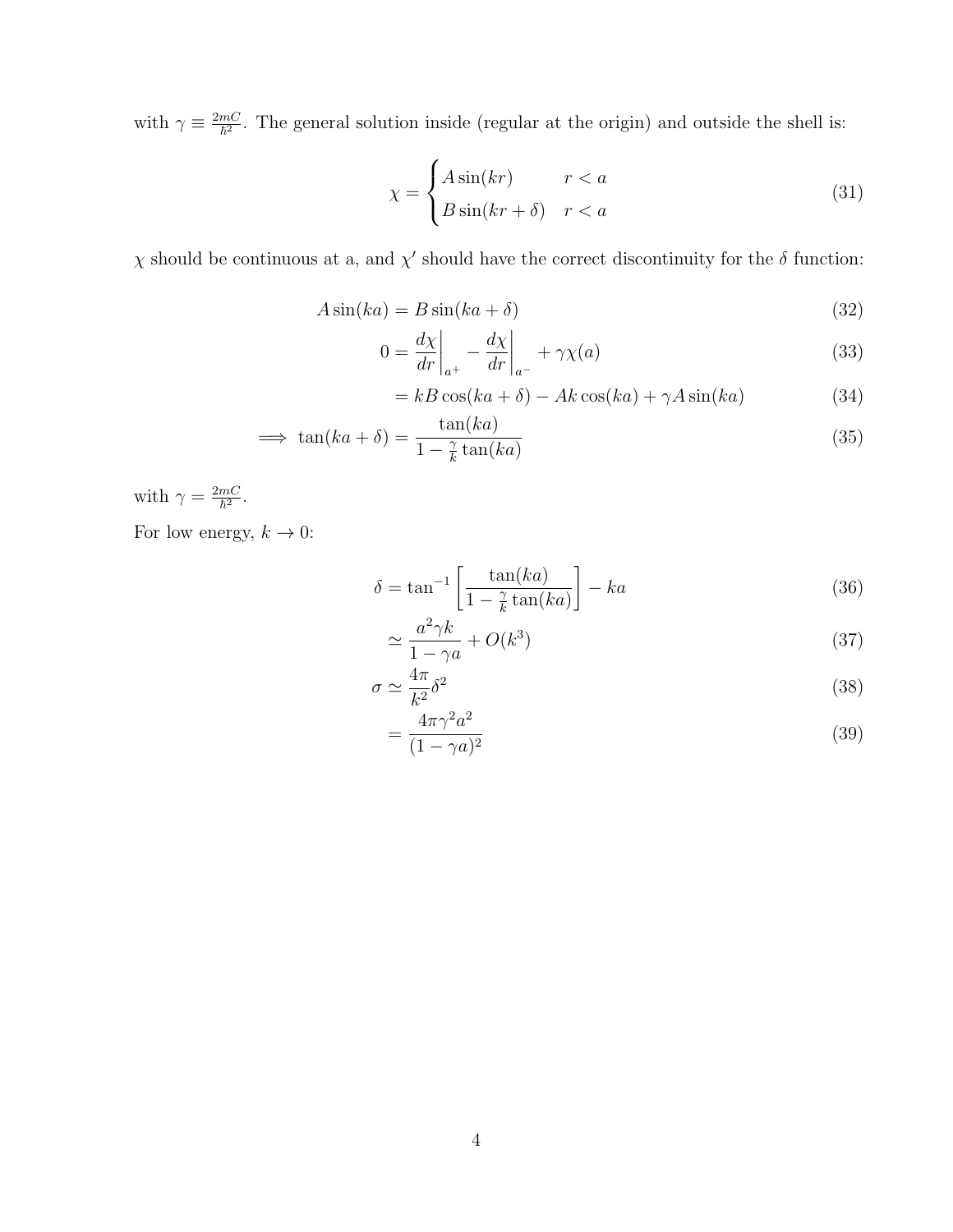4. (a) In the Born approximation:

$$
f^{(1)}(\mathbf{k}',\mathbf{k}) = \frac{-m}{2\pi\hbar^2} \int d^3x' e^{-i(\mathbf{k}'-\mathbf{k})\cdot\mathbf{x}'} V(\mathbf{x}')
$$
(40)

$$
\frac{d\sigma}{d\Omega} = |f^{(1)}(\mathbf{k}', \mathbf{k})|^2
$$
\n(41)

$$
=\frac{m^2}{4\pi^2\hbar^4}\int d^3x'd^3x''e^{-i(\mathbf{k'}-\mathbf{k})\cdot\mathbf{x'}}V(\mathbf{x'})e^{-i(\mathbf{k'}-\mathbf{k})\cdot\mathbf{x''}}V(\mathbf{x''})
$$
(42)

$$
=\frac{m^2}{4\pi^2\hbar^4}\int d^3x'd^3x''V(\mathbf{x}')V(\mathbf{x}'')e^{i\mathbf{k}\cdot(\mathbf{x}'-\mathbf{x}'')}e^{-i\mathbf{k}'\cdot(\mathbf{x}'-\mathbf{x}'')} \tag{43}
$$

$$
\sigma = \int d\Omega \frac{d\sigma}{d\Omega} \tag{44}
$$

$$
=\frac{m^2}{4\pi^2\hbar^4}\int d^3x'd^3x''V(\mathbf{x}')V(\mathbf{x}'')e^{i\mathbf{k}\cdot(\mathbf{x}'-\mathbf{x}'')} \int d\Omega_{k'}e^{-i\mathbf{k}'\cdot(\mathbf{x}'-\mathbf{x}'')} \tag{45}
$$

$$
= \frac{m^2}{4\pi^2\hbar^4} \int d^3x' d^3x'' V(\mathbf{x'}) V(\mathbf{x''}) e^{i\mathbf{k}\cdot(\mathbf{x'}-\mathbf{x''})} 2\pi \int_{-1}^1 d\cos\theta e^{ik'|\mathbf{x'}-\mathbf{x''}|\cos\theta} \tag{46}
$$

$$
= \frac{m^2}{4\pi^2\hbar^4} \int d^3x' d^3x'' V(\mathbf{x}') V(\mathbf{x}'') e^{i\mathbf{k}\cdot(\mathbf{x}'-\mathbf{x}'')} 4\pi \frac{\sin(k|\mathbf{x}'-\mathbf{x}''|)}{k|\mathbf{x}'-\mathbf{x}''|}
$$
(47)

(Recall  $k' = k$  from energy conservation in elastic scattering).

In this case  $V(\mathbf{x}) = V(r)$ , and the cross section cannot depend on the direction of **k** by symmetry =⇒ we can average the expression over angle and replace

$$
e^{i(\mathbf{k}) \cdot (\mathbf{x}' - \mathbf{x}'')} \to \left\langle e^{i\mathbf{k} \cdot (\mathbf{x}' - \mathbf{x}'')} \right\rangle \tag{48}
$$

$$
=\frac{1}{2}\int_{-1}^{1}d\cos\theta \ e^{i\mathbf{k}\cdot(\mathbf{x}'-\mathbf{x}'')} \tag{49}
$$

$$
=\frac{\sin(k|\mathbf{x}'-\mathbf{x}''|)}{k|\mathbf{x}'-\mathbf{x}''|}\tag{50}
$$

$$
\implies \sigma = \frac{m^2}{\pi \hbar^4} \int d^3 x' d^3 x'' V(r') V(r'') \frac{\sin^2(k|\mathbf{x}' - \mathbf{x}''|)}{k^2 |\mathbf{x}' - \mathbf{x}''|^2}
$$
(51)

(b) The optical theorem in the second Born approximation reads:

$$
\sigma = \frac{4\pi}{k} \Im \left[ f^{(2)}(\mathbf{k} = \mathbf{k}') \right]
$$
\n(52)

$$
= \Im \left[ \frac{4\pi}{k} \left( -\frac{m}{2\pi\hbar^2} \right)^2 \int d^3x' d^3x'' e^{-i\mathbf{k} \cdot (\mathbf{x}' - \mathbf{x}'')} \frac{e^{ik|\mathbf{x}' - \mathbf{x}''|}}{|\mathbf{x}' - \mathbf{x}''|} V(r') V(r'') \right] \tag{53}
$$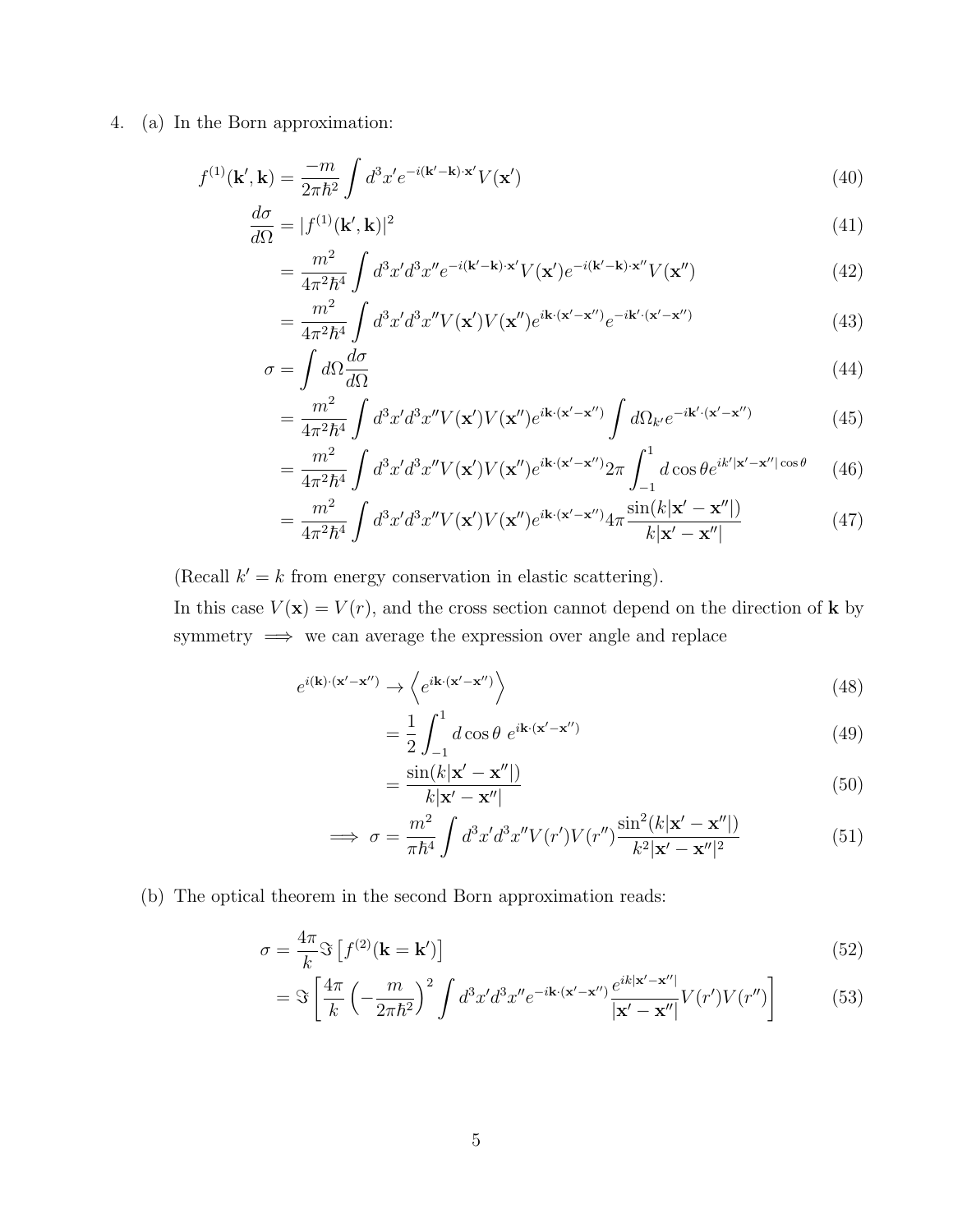Again we can perform the angular integral explicitly

$$
\sigma = \Im \left[ -\frac{m^2}{\pi \hbar^4 k} \int d^3 x' d^3 x'' \frac{\sin(k|\mathbf{x}' - \mathbf{x}''|)}{k|\mathbf{x}' - \mathbf{x}''|} \frac{e^{ik|\mathbf{x}' - \mathbf{x}''|}}{|\mathbf{x}' - \mathbf{x}''|} V(r') V(r'') \right]
$$
(54)

$$
= \frac{m^2}{\pi \hbar^4} \int d^3 x' d^3 x'' V(r') V(r'') \frac{\sin^2(k|\mathbf{x}' - \mathbf{x}''|)}{k^2 |\mathbf{x}' - \mathbf{x}''|^2}
$$
(55)

5. (a) In the Born approximation:

$$
f^{(1)}(\mathbf{k}',\mathbf{k}) = \frac{-m}{2\pi\hbar^2} \int d^3x' e^{-i\mathbf{q}\cdot\mathbf{r}'} V(\mathbf{r}')
$$
 (56)

$$
= \frac{-mV_0}{2\pi\hbar^2} \int d^3x' e^{-i\mathbf{q}\cdot\mathbf{r}'} \left[ \delta^{(3)}(\mathbf{r} - \epsilon\hat{z}) - \delta^{(3)}(\mathbf{r} + \epsilon\hat{z}) \right]
$$
(57)

$$
=\frac{-mV_0}{2\pi\hbar^2}\left(e^{i\epsilon\mathbf{q}\cdot\hat{z}}-e^{-i\epsilon\mathbf{q}\cdot\hat{z}}\right)
$$
\n(58)

$$
=\frac{-mV_0}{2\pi\hbar^2}i\sin(\epsilon q_z)\tag{59}
$$

with

$$
q_z \equiv (\mathbf{k}' - \mathbf{k})_z \tag{60}
$$

$$
= -2k\sin^2\frac{\theta}{2} \tag{61}
$$



$$
\frac{d\sigma}{d\Omega} = |f|^2
$$
\n
$$
m^2 V_0^2 \quad 2\left(-2\right) \quad 2\theta
$$
\n
$$
(62)
$$

$$
=\frac{m^2V_0^2}{4\pi^2\hbar^4}\sin^2(-2k\epsilon\sin^2\frac{\theta}{2})
$$
\n(63)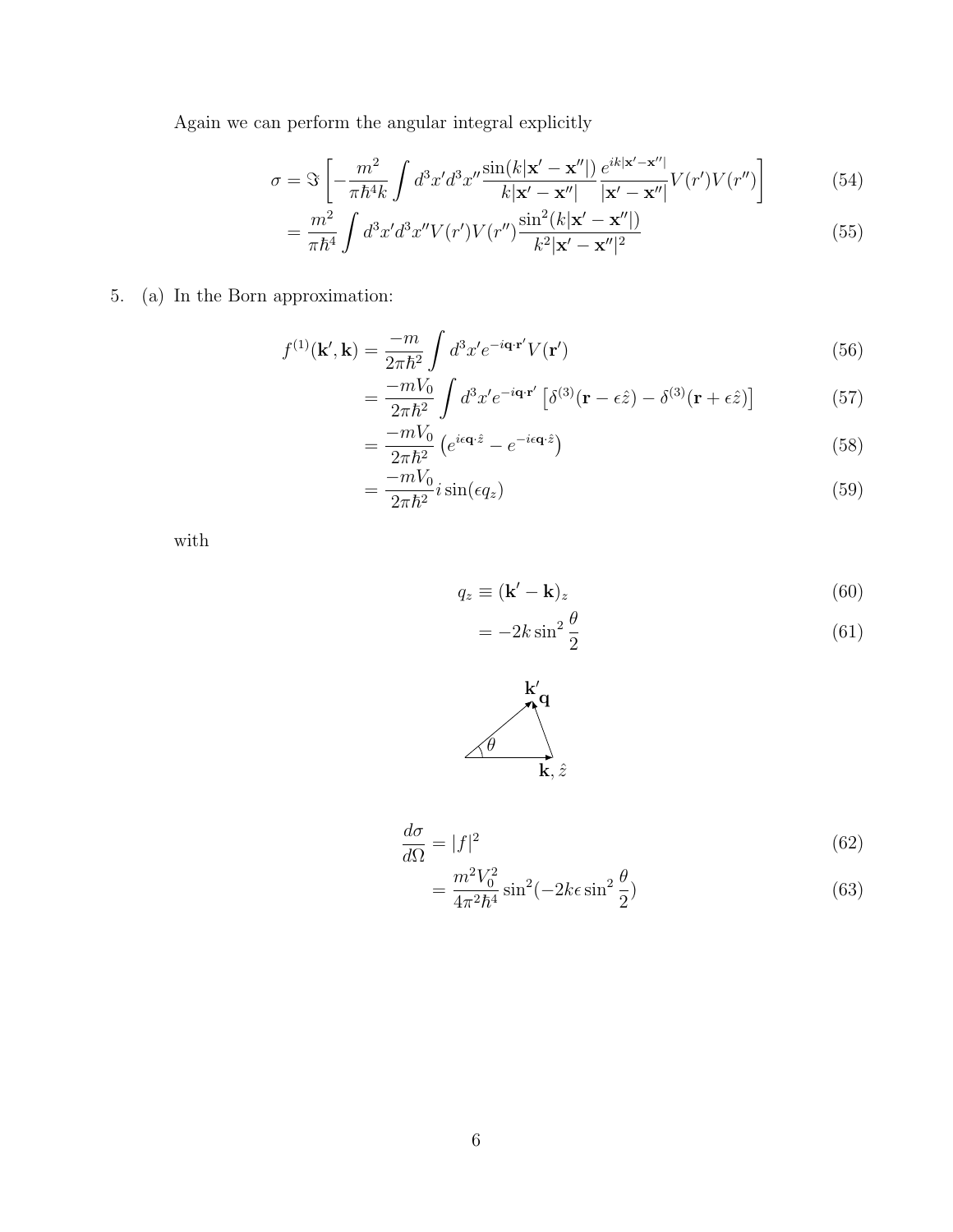(b) We expect the Born approximation to be good when

$$
1 \gg \left| \frac{2m}{\hbar^2} \int d^3x' \frac{e^{ik|x'|}}{4\pi |x'|} V(x') e^{i\vec{k}\cdot\vec{x}'} \right| \tag{64}
$$

$$
= \left| \frac{2mV_0}{\hbar^2} \frac{e^{ik|\epsilon|}}{4\pi|\epsilon|} \left[ e^{i\epsilon k_z} - e^{-i\epsilon k_z} \right] \right| \tag{65}
$$

$$
= \left| \frac{2mV_0}{\hbar^2} \frac{e^{ik|\epsilon|}}{4\pi|\epsilon|} 2i \sin(\epsilon k) \right| \tag{66}
$$

$$
= \left| \frac{mV_0}{\hbar^2} \frac{e^{ik|\epsilon|}}{\pi|\epsilon|} i \sin(\epsilon k) \right| \tag{67}
$$

$$
= \left| \frac{mV_0}{\hbar^2} \frac{e^{ik|\epsilon| + i\pi}}{\pi |\epsilon|} \sin(\epsilon k) \right| \tag{68}
$$

$$
= \left| \frac{mV_0}{\hbar^2 \pi \epsilon} \right| |e^{ik|\epsilon| + i\pi} | |\sin(\epsilon k)| \tag{69}
$$

$$
= \frac{m|V_0|}{\pi \hbar^2 \epsilon} |\sin(\epsilon k)| \tag{70}
$$

$$
\implies |V_0| \ll \frac{\pi \epsilon \hbar^2}{m|\sin(\epsilon k)|} \tag{71}
$$

6. (a) The potential energy  $V(\mathbf{r})$  is related to the charge distribution by

$$
\nabla^2 V(r) = -4\pi e \rho(r) \tag{72}
$$

(in Gaussian units.) Taking the Fourier transform, this reads

$$
\tilde{V}(q) = \frac{4\pi e}{q^2} \tilde{\rho}(q) \tag{73}
$$

In the Born approximation, the scattering amplitude is proportional to the Fourier transform of  ${\cal V}$ 

$$
f^{(1)}(\mathbf{k}',\mathbf{k}) = \frac{-m}{2\pi\hbar^2}\tilde{V}(q)
$$
\n(74)

$$
=\frac{-2me}{\hbar^2}\frac{\tilde{\rho}(q)}{q^2}\tag{75}
$$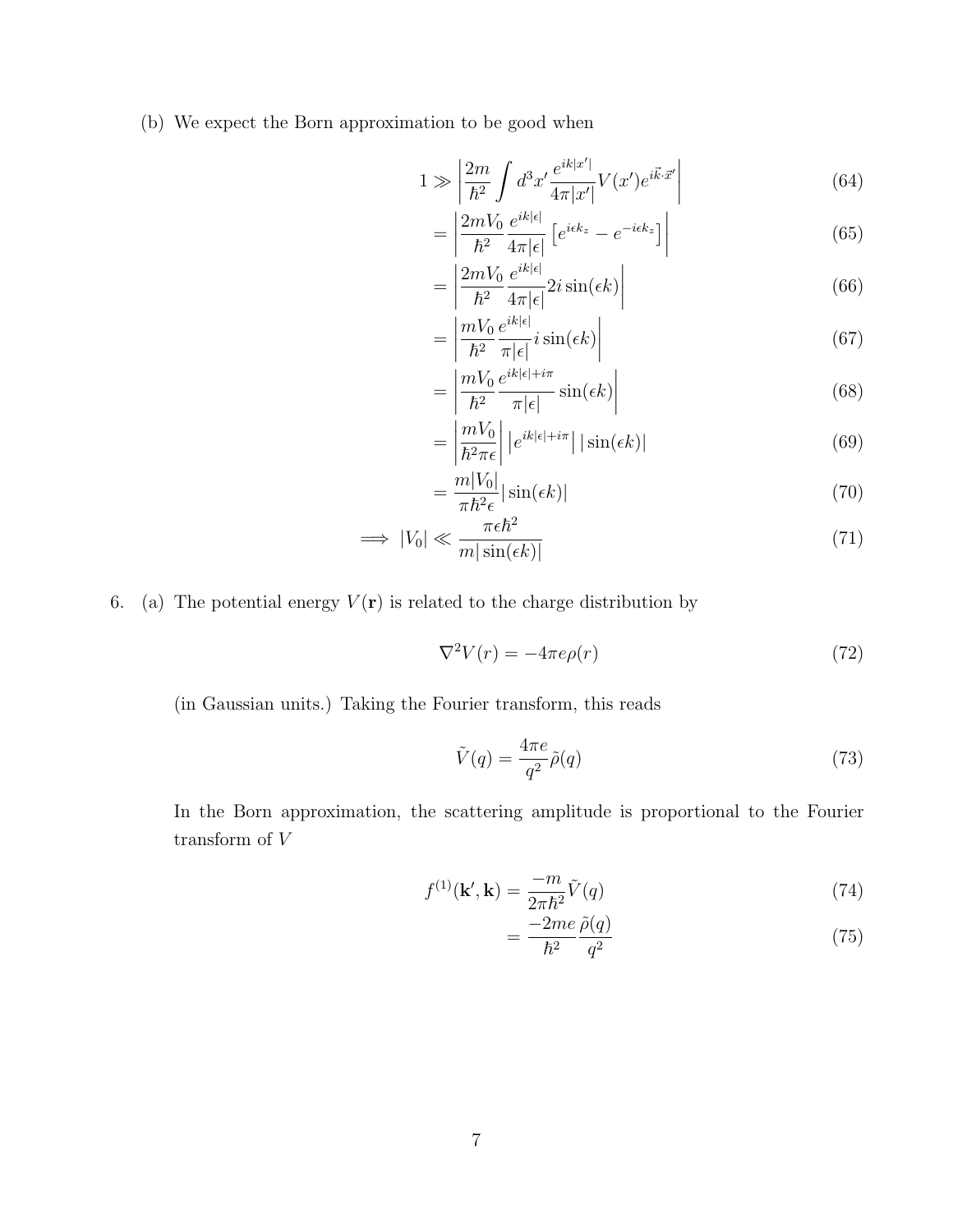with  $q = |\mathbf{k}' - \mathbf{k}| = 2k \sin \frac{\theta}{2}$ .

$$
\frac{d\sigma}{d\Omega} = |f|^2 \tag{76}
$$

$$
=\frac{4e^2m^2}{\hbar^4}\frac{\tilde{\rho}^2(2k\sin\frac{\theta}{2})}{(2k\sin\frac{\theta}{2})^4}
$$
(77)

(b) For  $\theta \to 0$ ,  $q \to 0$ .

$$
\frac{d\sigma}{d\Omega}(\theta=0) = \lim_{q \to 0} \frac{4e^2 m^2}{\hbar^4} \frac{\tilde{\rho}^2(q)}{q^4}
$$
\n(78)

Expanding for small  $q$ :

$$
\tilde{\rho}(q) = \int d^3x \rho(r)e^{i\mathbf{q}\cdot\mathbf{x}} \tag{79}
$$

$$
= \int d^3x \rho(r) \left[ 1 - i\mathbf{q} \cdot \mathbf{x} - \frac{(\mathbf{q} \cdot \mathbf{x})^2}{2} + \dots \right]
$$
 (80)

$$
= \int d^3x \rho(r) - i \int d^3x qr \cos\theta \rho(r) - \frac{q^2}{2} \int d^3x r^2 \cos^2\theta \rho(r) + \dots \tag{81}
$$

where  $\theta$  is chosen to be the angle with respect to **q**. The first term is zero because the net charge is zero, and the second term is zero from rotational symmetry.

We can perform the integral over  $\theta$ :

$$
\int_{-1}^{1} d(\cos \theta) \cos^2 \theta = \frac{2}{3}
$$
\n(82)

$$
= \int_{-1}^{1} d(\cos \theta) \frac{1}{3} \tag{83}
$$

$$
\implies \lim_{q \to 0} \tilde{\rho}(q) = -\frac{q^2}{6} \int d^3 x r^2 \rho(r) \tag{84}
$$

$$
=-\frac{q^2A}{6}\tag{85}
$$

$$
\frac{d\sigma}{d\Omega}(\theta = 0) = \frac{e^2 m^2 A^2}{9\hbar^4} \tag{86}
$$

(c) A hydrogen atom consists of a nucleus at the center, and an electron, whose charge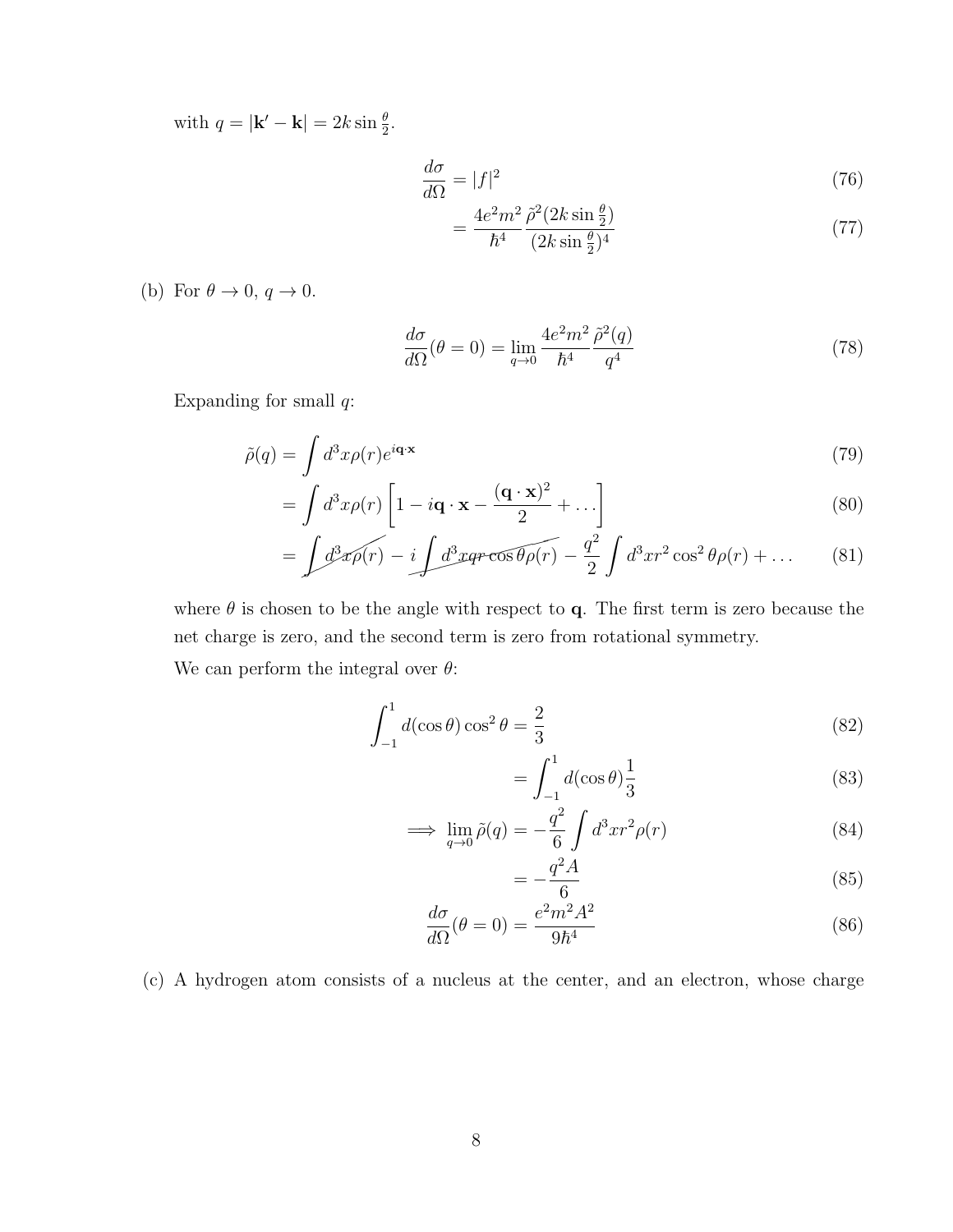distribution is given by the square of the ground state wave function  $\Psi_{1s}^2(r)$ :

$$
\rho(r) = -e \left[ \delta^3(\mathbf{x}) - \Psi_{1s}^2(r) \right] \tag{87}
$$

$$
\Psi_{1s}(r) = \frac{2e^{-r/a_0}}{\sqrt{a_0^3}}\tag{88}
$$

$$
\tilde{\rho}(q) = -e \int d^3x \left[ \delta^3(\mathbf{x}) - \frac{4}{a_0^3} e^{-2r/a_0} \right] e^{i\mathbf{q}\cdot\mathbf{x}} \tag{89}
$$

$$
= -e \left[ 1 - \frac{16}{(4 + q^2 a_0^2)^2} \right]
$$
\n(90)

$$
= -e^{\frac{q^2 a_0^2}{2}} + O(q^4)
$$
\n(91)

$$
A = -6 \lim_{q \to 0} \frac{\tilde{\rho}(q)}{q^2} \tag{92}
$$

$$
= 3ea_0^2 \tag{93}
$$

$$
\frac{d\sigma}{d\Omega}(\theta \to 0) = a_0^2 \tag{94}
$$

7. Consider the (non-relativistic) scattering of an electron of mass  $m$  and momentum  $k$  through an angle  $\theta$ . Calculate the differential cross-section  $\frac{d\sigma}{d\Omega}$  in the Born approximation for the spin-dependent potential

$$
V = e^{-\mu r^2} [A + B\vec{\sigma} \cdot \mathbf{r}], \tag{95}
$$

where  $\vec{\sigma}$  are the Pauli matrices and  $\mu$ , A, B are constants. Assume that the initial spin is polarized along the incident direction and sum over all final spins.

The Born approximation has the form

$$
f^{(1)} = \frac{m(2\pi)^2}{\hbar^2} \langle \mathbf{k}', m'_s | V | \mathbf{k}, m_s \rangle
$$
 (96)

The initial spin is polarized,  $m_s = +1/2$ , and we want the cross section summed over final spins:

$$
\frac{d\sigma}{d\Omega} = \frac{m^2 (2\pi)^4}{\hbar^4} \left[ |\langle \mathbf{k}', + |V|\mathbf{k}, + \rangle|^2 + |\langle \mathbf{k}', - |V|\mathbf{k}, + \rangle|^2 \right] \tag{97}
$$

$$
= \frac{m^2}{4\pi^2\hbar^4} \left[ |\langle +|\tilde{V}(q)|+ \rangle|^2 + |\langle -|\tilde{V}(q)|+ \rangle|^2 \right] \tag{98}
$$

The spatial part is proportional to the Fourier transform, as usual, and we are interested only in the spin transitions +  $\rightarrow$  + and +  $\rightarrow$   $-$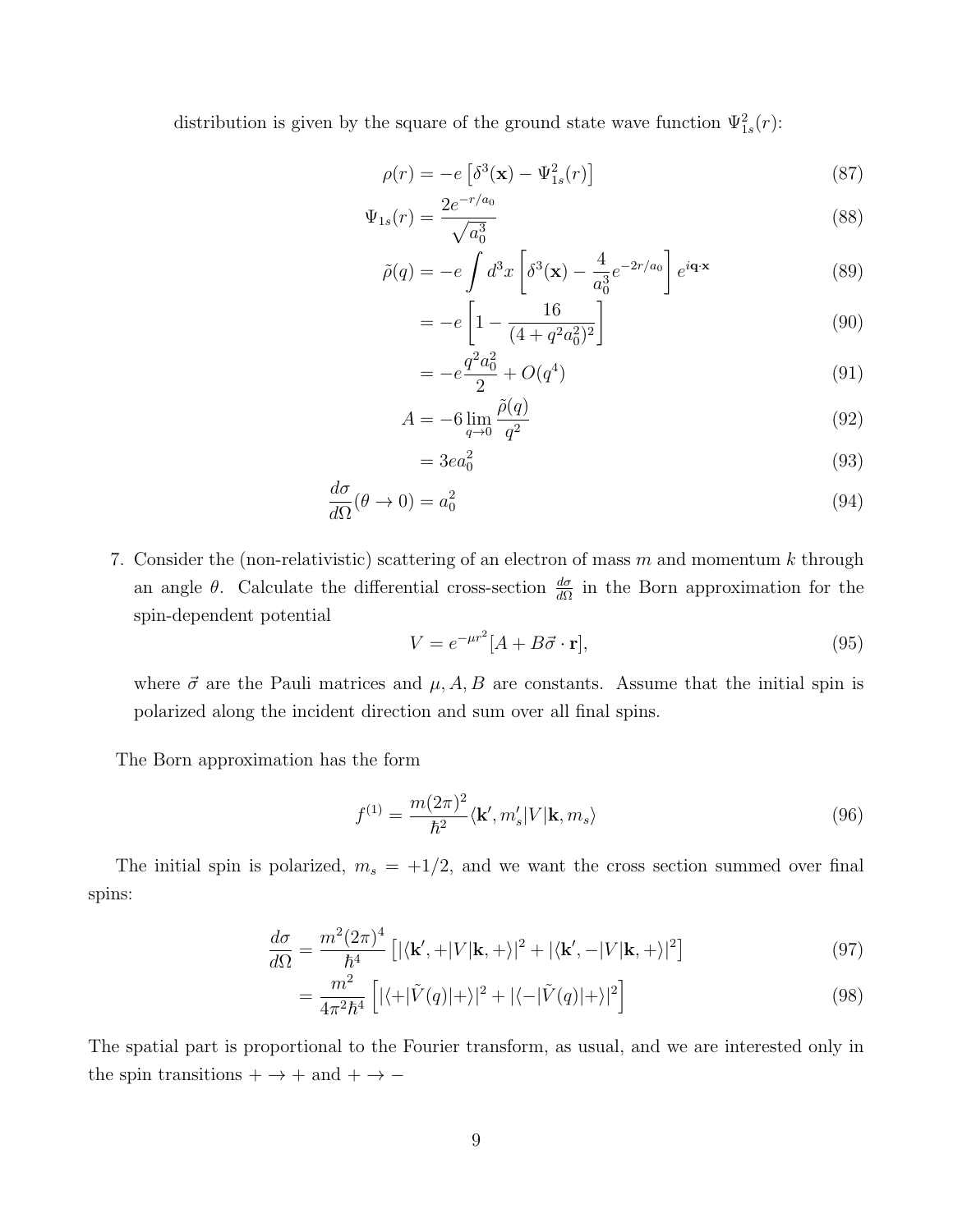$$
\tilde{V}(\mathbf{q}) = \langle \mathbf{k'} | V | \mathbf{k} \rangle \tag{99}
$$

$$
= \int d^3x e^{i\mathbf{q}\cdot\mathbf{x}} V(\mathbf{x}) \tag{100}
$$

$$
= \int d^3x e^{i\mathbf{q}\cdot\mathbf{x}} e^{-\mu r^2} [A + B\vec{\sigma}\cdot\mathbf{x}]
$$
\n(101)

$$
=e^{-q^2/4\mu}\int d^3x e^{-\left(\sqrt{\mu}\mathbf{x}-\frac{i}{2\sqrt{\mu}}\mathbf{q}\right)^2}[A+B\vec{\sigma}\cdot\mathbf{x}]
$$
\n(102)

$$
=e^{-q^2/4\mu}\int d^3x e^{-\left(\sqrt{\mu}\mathbf{x}-\frac{i}{2\sqrt{\mu}}\mathbf{q}\right)^2}\left[A+\frac{1}{\sqrt{\mu}}B\vec{\sigma}\cdot\left(\sqrt{\mu}\mathbf{x}-\frac{i}{2\sqrt{\mu}}\mathbf{q}\right)+\frac{i}{2\mu}B\vec{\sigma}\cdot\mathbf{q}\right]
$$
(103)

$$
=\frac{1}{\mu^{3/2}}e^{-q^2/4\mu}\int d^3x' e^{-\mathbf{x'}^2}\left[A+\frac{1}{\sqrt{\mu}}B\vec{\sigma}\cdot\mathbf{x'}+\frac{i}{2\mu}B\vec{\sigma}\cdot\mathbf{q}\right]
$$
(104)

$$
= \frac{1}{\mu^{3/2}} e^{-q^2/4\mu} \left[ A + \frac{i}{2\mu} B\mathbf{q} \cdot \vec{\sigma} \right] \int d^3x' e^{-\mathbf{x}'^2} + \frac{1}{\mu^{3/2}} e^{-q^2/4\mu} \frac{B}{\sqrt{\mu}} \vec{\sigma} \cdot \left[ \int d^3x' \mathbf{x}' e^{-\mathbf{x}'^2} \right] \tag{105}
$$

$$
= \frac{\pi^{3/2}}{\mu^{3/2}} e^{-q^2/4\mu} \left[ A + \frac{i}{2\mu} B \mathbf{q} \cdot \vec{\sigma} \right] + 0 \tag{106}
$$

$$
= \frac{\pi^{3/2}}{\mu^{3/2}} e^{-q^2/4\mu} \left[ A + \frac{i}{2\mu} B\mathbf{q} \cdot \vec{\sigma} \right]
$$
 (107)

(which is a 2x2 matrix)

Choose the incoming wave in the  $z$  direction, and write the transverse components in the basis

$$
\sigma^{\pm} = \frac{1}{2} (\sigma_x \pm i \sigma_y) \tag{108}
$$

$$
q^{\pm} = q_x \pm iq_y \tag{109}
$$

$$
\implies \tilde{V}(\mathbf{q}) = \frac{\pi^{3/2}}{\mu^{3/2}} e^{-q^2/4\mu} \left[ A + \frac{i}{2\mu} B(q_z \sigma_z + q^+ \sigma^- + q^- \sigma^+) \right]
$$
(110)

The transition +  $\rightarrow$  + only has contribution from the diagonal terms (A and the term with  $\sigma_z$ ). The transition  $+ \rightarrow -$  only has contribution from the lowering operator  $\sigma^-$ . The raising operator  $\sigma^+$  has no affect when the incoming spin is +:

$$
\langle +|\sigma_z|+\rangle = 1\tag{111}
$$

$$
\langle -|\sigma^-|+\rangle = 1\tag{112}
$$